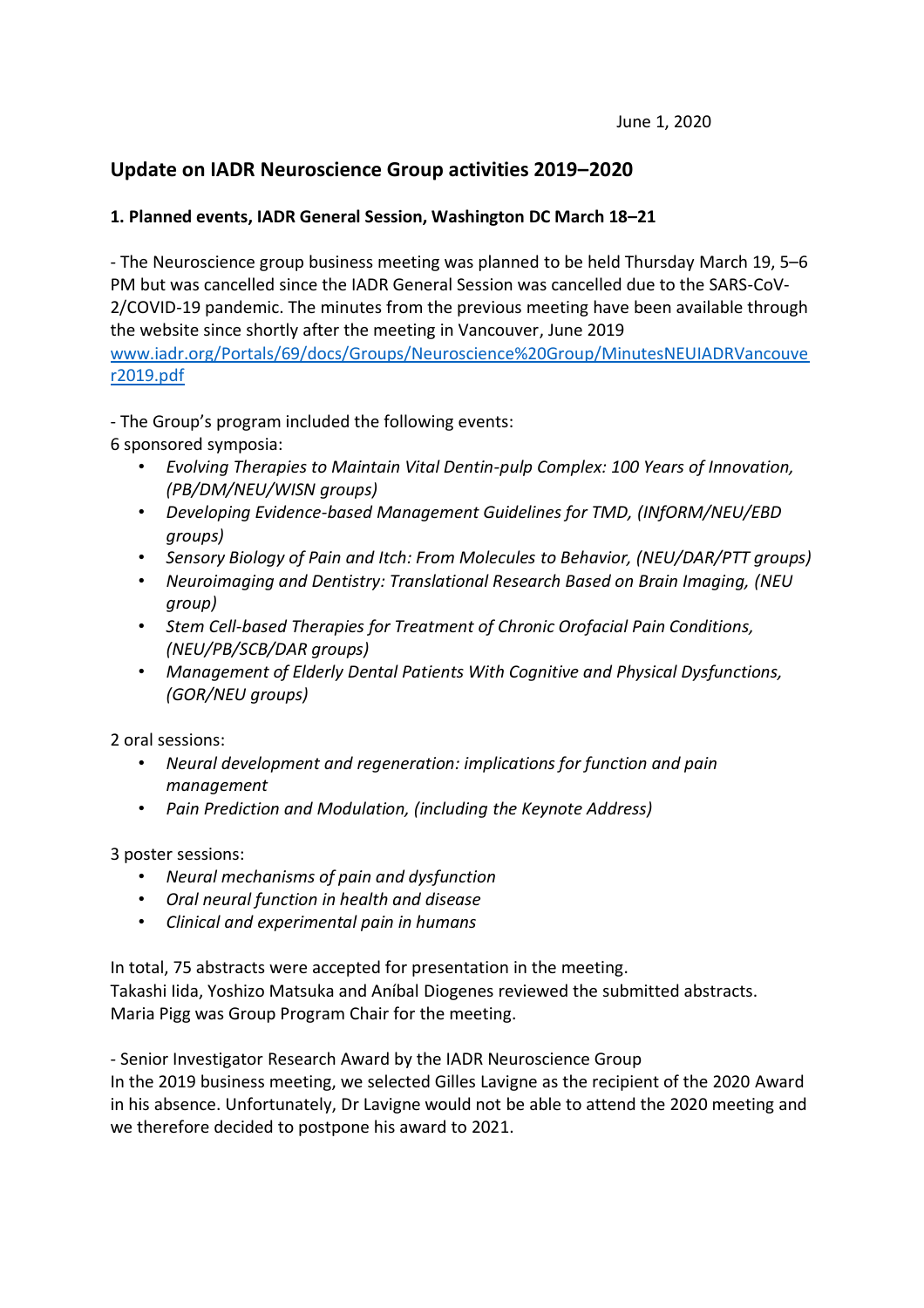In August 2019, all members were therefore invited by email to nominate a new award recipient for 2020. Five well-deserving names were brought forward, with excellent motivations given by the nominator/-s. Since it is the responsibility of the Committee to select the awardee, a vote was held among the Committee member, and Linda LeResche was finally selected as the 2020 award recipient by majority vote.

Dr LeResche was planned to give a Keynote Speech on the topic *"Sex, Gender and TMD Pain across the Life Cycle: Existing Evidence and Unresolved Questions"* in Washington DC, and we are hopeful that she might be able to give her presentation in the 2021 meeting instead.

#### - Group Reception

The annual joint reception with INfORM and DAR Group was planned to take place Thursday, March 19 at 6:30 PM, venue: Capitol Brewing Company. The number of attendants was limited to 65 people. It was fully booked with a waiting list of about ten people, which may suggest that a larger venue should be selected for coming receptions.

Tickets were pre-sold at US\$ 10 apiece, and refunds were unfortunately not possible after the meeting was cancelled, due to the IADR not offering refunds of such small sums. We apologize for this, and hope it will not deter any members from signing up next year! The planning and administration around this event were mainly managed by Flavia Kapos and Michail Koutris, supported by Justin Durham, Charlotte Currie and Maria Pigg.

- Poster competition: IADR Neuroscience Group Investigator Awards by Wiley Journal of Oral Rehabilitation

A traditional poster competition for young investigators was planned, and eight applications were submitted.

Post-Doctoral category:

- Tina Imbriglio (University of Toronto, Canada)
- Sheng Wang (University of Maryland, US)
- Shaista Afroz (Aligarh Muslim University, India)

Pre-Doctoral category:

- Abdelrahman Alhilou (Karolinska Institute, Sweden)
- Nabeel Almotairy (Karolinska Institute, Sweden)
- *Eva Counsell (University of Minnesota, US; application retracted)*
- *Martin Kim (University of Maryland School of Dentistry, US; application retracted)*
- Jeffrey Liao (University of Minnesota, US)

The poster competition was held as a virtual event in April, with contestants submitting video presentations online.

The panel of judges appointed the following winners: Pre-Doctoral category: Abdelrahman Ahilou, Sweden: *"Expression of Pain-Receptors and Neuropeptides in the Human Masseter Muscle"*

Post-Doctoral category: Sheng Wang, US:

*"Ablation of TRPV1+ afferents decreases periodontal bone destruction in mice"*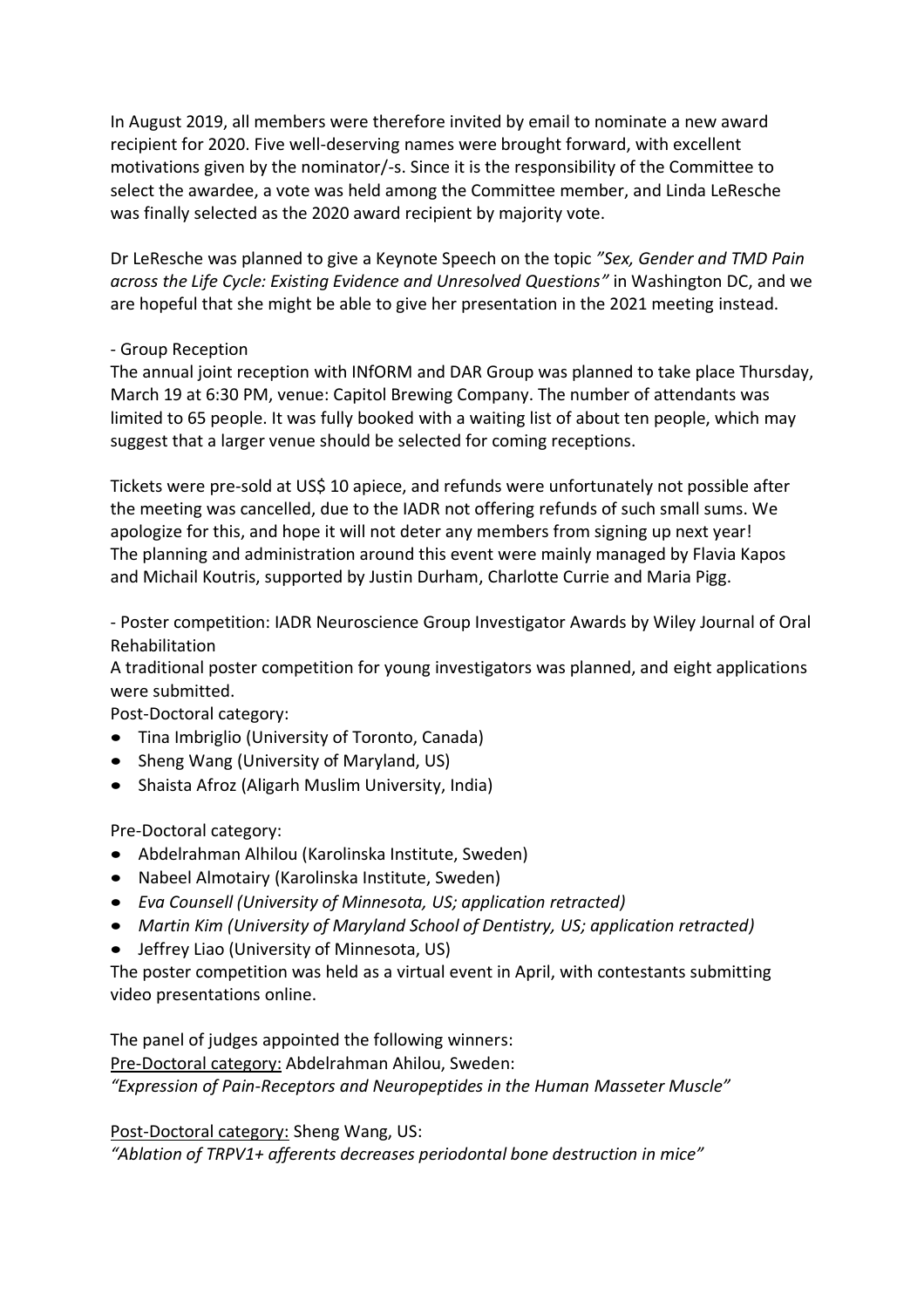The winners will receive a monetary award and a diploma and have been notified by email.

## **2. Financial report for 2019–20**

The Groups finances are basically stable over the year.

- Balance on Dec 31, 2017: US \$ 12,228.19
- Balance on Dec 31, 2018: US \$ 12,985.86
- Balance on Dec 31, 2019: US \$ 12,991.08
- Incomes, 3rd quarter 2019: US\$ 3,329.00
- Expenses 2020 IADR meeting:

- Reception: The estimated cost for the Group's part of the joint Reception (40%) was US \$1,700.00. We had already made an instalment of US\$ 511,23 at the time of reservation, which was non-refundable.

- Senior Investigator Award: The estimated cost for the award was US\$ 1,600, which will now be postponed to 2021.

Yoshizo Matsuka prepared the financial report.

#### **3. Membership report for 2019–20**

As we have seen also in previous years, the number of members is fluctuating. The numbers for 2017–2019 are included for comparison.

- 2020 (212 members total; March 1, 2020) full: 124 retired: 20 student: 68
- 2019 (282 members total) full: 167 retired: 19 students: 96
- 2018 (205 members total) full: 130 retired: 17 students: 58
- 2017 (253 members total) full: 153 retired: 17 student: 83

Yoshizo Matsuka prepared the membership report.

## **4. IADR and AADR Council Meetings 2020**

- The IADR Council meeting was held as a virtual event on March 17 and was attended by Maria Pigg, since the 13-hour time difference between the US and Japan prevented the Councilor, Osamu Komiyama, from participation. The proceedings of the Council meeting will be posted on the website: [www.iadr.org/IADR/About-Us/Proceedings](http://www.iadr.org/IADR/About-Us/Proceedings)

The main features were:

Council approved the following slate of nominees to stand for election as IADR Vicepresident 2021-2022: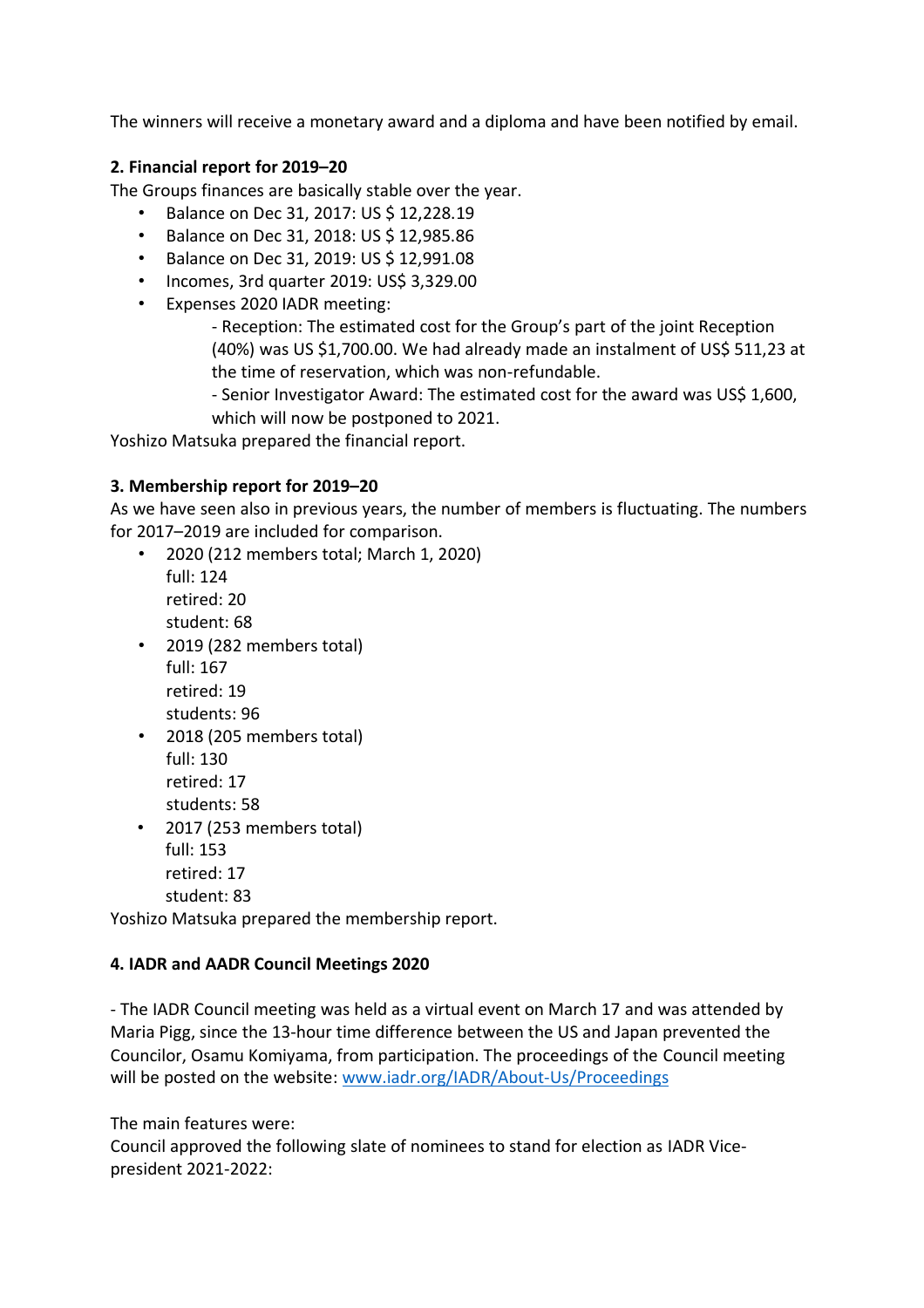- Alvaro Della Bona (Brazilian Division)
- Om Prakash Kharbanda (Indian Division)
- Ophir Klein (American Division)

Council approved the 2020-2021 IADR Committee Appointments as presented by the IADR Board Operations Committee.

Council approved a change to the IADR Dental Anesthesiology Research Group to Dental Anesthesiology and Special Care Research Group.

Council approved the 2018 Independent Auditors' Report.

Council approved the Position statement on Sugar-sweetened Beverages.

Council approved the IADR Budgets for 2020.

Council approved the Joint IADR/AADR Budgets for 2020.

Council selected New Orleans, Louisiana, USA as the location for the IADR General Session in 2024. This will be a joint meeting with AADR and CADR.

Council selected as Barcelona, Spain the location for the IADR General Session in 2025.

Council approved a Bylaws change to remove the membership refunds granted until the General Session language to remove the perception that the only benefit of membership is attendance at the General Session.

Council approved a Bylaws change to outline the Council meets at the General Session and at times when the General Session cannot be held, a virtual Council will meet.

As a reminder, the nearest future IADR General Session locations will be:

2023 Bogotá, Colombia

2024 New Orleans, LA USA

2025 Barcelona, Spain

- The AADR Council meeting was also held as a virtual event, and the Group was represented by Aníbal Diogenes.

## **5. The Masticator**

The first 2020 issue of our newsletter was circulated by email in February, and is also available online:

[www.iadr.org/Portals/69/docs/Groups/Neuroscience%20Group/Masticator\\_Vol\\_16\\_Feb\\_20](http://www.iadr.org/Portals/69/docs/Groups/Neuroscience%20Group/Masticator_Vol_16_Feb_2020.pdf) [20.pdf](http://www.iadr.org/Portals/69/docs/Groups/Neuroscience%20Group/Masticator_Vol_16_Feb_2020.pdf)

Yoshizo Matsuka is the Editor of this publication, please contact him if you have important news to share with the group.

## **6. Elected officers of the Executive Committee for the term 2020–2022**

The IADR stipulates that general elections are held for Groups/Networks in November each year. In 2019, the Group members elected the following officers:

- Nikolaos Giannakopoulos as Vice-president (term 2020, followed by 2021 as Presidentelect, and 2022 as President)
- Somsak Mitrirattanakul as IADR Councilor (term 2020-2022)

## **7. Election 2020**

In November 2020, the members will be requested to vote for the following position: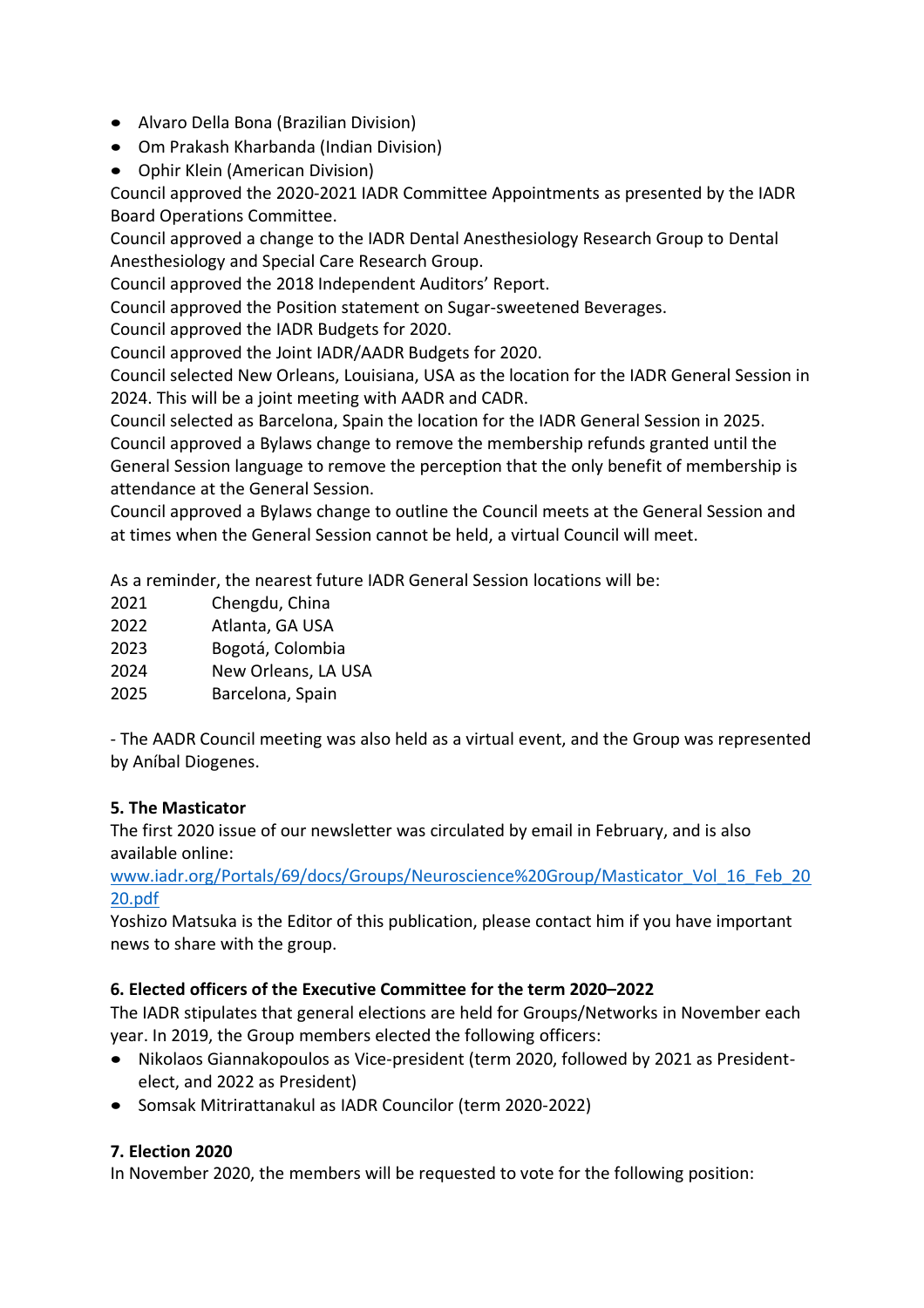- Vice-president (term 2021-22, followed by 2022-23 as President-Elect, and 2023-24 as President)
- Secretary/Treasurer (term 2021-24)

The election procedure is managed by the IADR GHQ. In April, emails were sent to all members soliciting nominations. The following individuals have been nominated and agreed to be candidates:

For Vice-president:

- Estephan J Moana-Filho, University of Minnesota, Minneapolis USA
- Nikolaos Christidis, Karolinska Institute, Stockholm, Sweden
- Yoshizo Matsuka, Tokushima University, Tokushima, Japan

For Secretary/Treasurer:

- Anna Lövgren, Umeå University, Umeå, Sweden
- Rosaria Bucci, University of Naples Federico II, Naples, Italy
- Takashi Iida, Nihon University, Tokyo, Japan

#### **8. Other business**

- Continued support for award. In October 2019, Peter Svensson, EIC of Journal of Oral Rehabilitation, let us know that Wiley was currently evaluating their continued support of Wiley Journal of Oral Rehabilitation for our Investigator Awards (poster award). A letter describing the value for the Group and the research community from the contribution of Wiley over the years (and also the benefits for Wiley) was drafted by Maria Pigg and cosigned by six former Presidents, dating back to 2011. This was successful and in January 2020, Wiley granted their continued support for the awards.

- Public Relations Officer. Since 2018, Iacopo Cioffi has been the Group's PR Officer (inofficial position) and greatly increased the Group's visibility by managing social media. Dr Cioffi has done a fine job working with this, and has agreed to continue to serve as PRO 2020-21. [www.facebook.com/IADRneuro/](http://www.facebook.com/IADRneuro/) [twitter.com/iadr\\_neuro](https://twitter.com/iadr_neuro)

- Neuroscience Group Guidelines. From 2017, all IADR Groups and Networks have the same constitution and bylaws, available here: [www.iadr.org/Portals/69/docs/Groups/IADR\\_SGN\\_Governance\\_Handbook.pdf](http://www.iadr.org/Portals/69/docs/Groups/IADR_SGN_Governance_Handbook.pdf)

However, the former constitution and bylaws of the Neuroscience Group were more detailed and provided more guidance for officers, and has therefore been transformed into a supplementary document, the Neuroscience Group Guidelines. The draft document was posted on the website after being presented in the 2019 business meeting, and comments were invited. No comment was received up to the time of the planned 2020 business meeting, and we therefore consider this supporting document as accepted by the members. After editing it will be available here: [www.iadr.org/IADR/Join-Renew/Groups-](http://www.iadr.org/IADR/Join-Renew/Groups-Networks/Neuroscience-Group)[Networks/Neuroscience-Group](http://www.iadr.org/IADR/Join-Renew/Groups-Networks/Neuroscience-Group)

- Sponsorship for Senior Investigator Award by the IADR Neuroscience Group